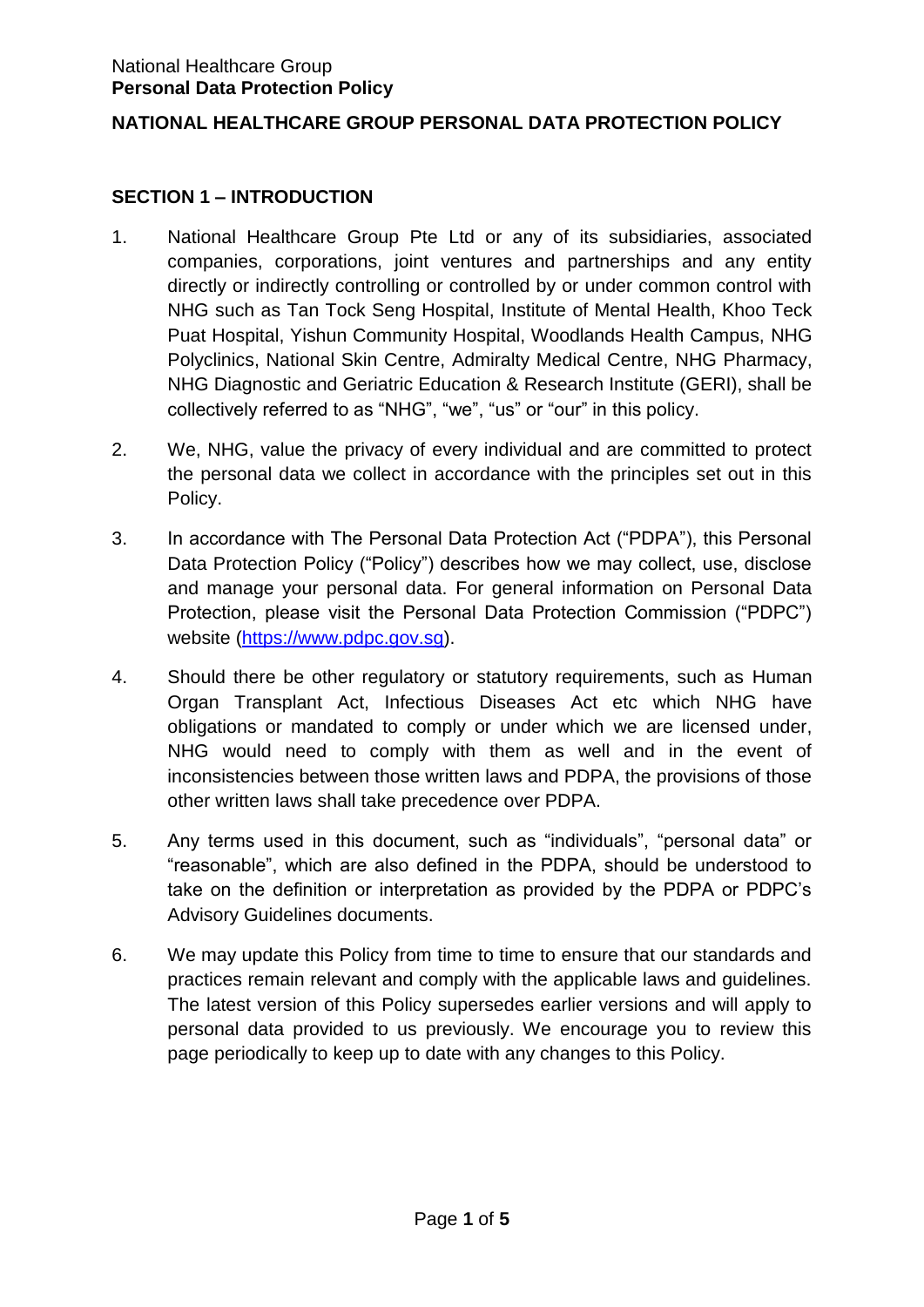#### National Healthcare Group **Personal Data Protection Policy**

## **SECTION 2 – PERSONAL DATA**

- 7. Personal data is defined as "data, whether true or not, about an individual who can be (i) identified from that data, or (ii) from that data and other information to which the organization has or is likely to have access to." This may include your full name, identification number, passport, photograph, video, mobile telephone number, personal email address, thumbprint, DNA profile, as well as name and residential address of any individual which you have provided us.
- 8. The PDPA does not apply to:
	- (a) business contact information, defined as an individual's name, position name or title, business telephone number, business address, business electronic mail address, business fax number and any other similar information not provided solely for the individual's personal purposes
	- (b) personal data that is anonymized, i.e. identifying information is removed such that the remaining data does not identify any particular individual. The PDPC will consider the data anonymized only if the possibility of reidentification is trivial
	- (c) Personal data of a deceased individual who has been dead for more than 10 years
	- (d) Personal data that is falsified with the intent to commit fraudulent
- 9. The PDPA recognize that a balance needs to be struck between the needs to protect personal data and the need of organizations to collect, use or disclose personal data. Hence, in meeting those obligations, PDPA considers what a reasonable person would consider appropriate in the circumstances when they undertake any action that is subject to data protection.

# **SECTION 3 – CONSENT, PURPOSES FOR COLLECTION, USE OR DISCLOSURE OF YOUR PERSONAL DATA**

- 10. By applying this Policy, you consent to our collection, use and disclosure of your personal data for the purposes that a reasonable person would consider appropriate in the circumstances.
- 11. Consent for the collection, use or disclosure of your personal data can be provided either in the form of expressed consent or deemed consent. Your provision of personal data to us is voluntary and you are deemed to consent to our collection, use or disclosure of your personal data under which it was collected. If you have consented to our disclosure of your personal data to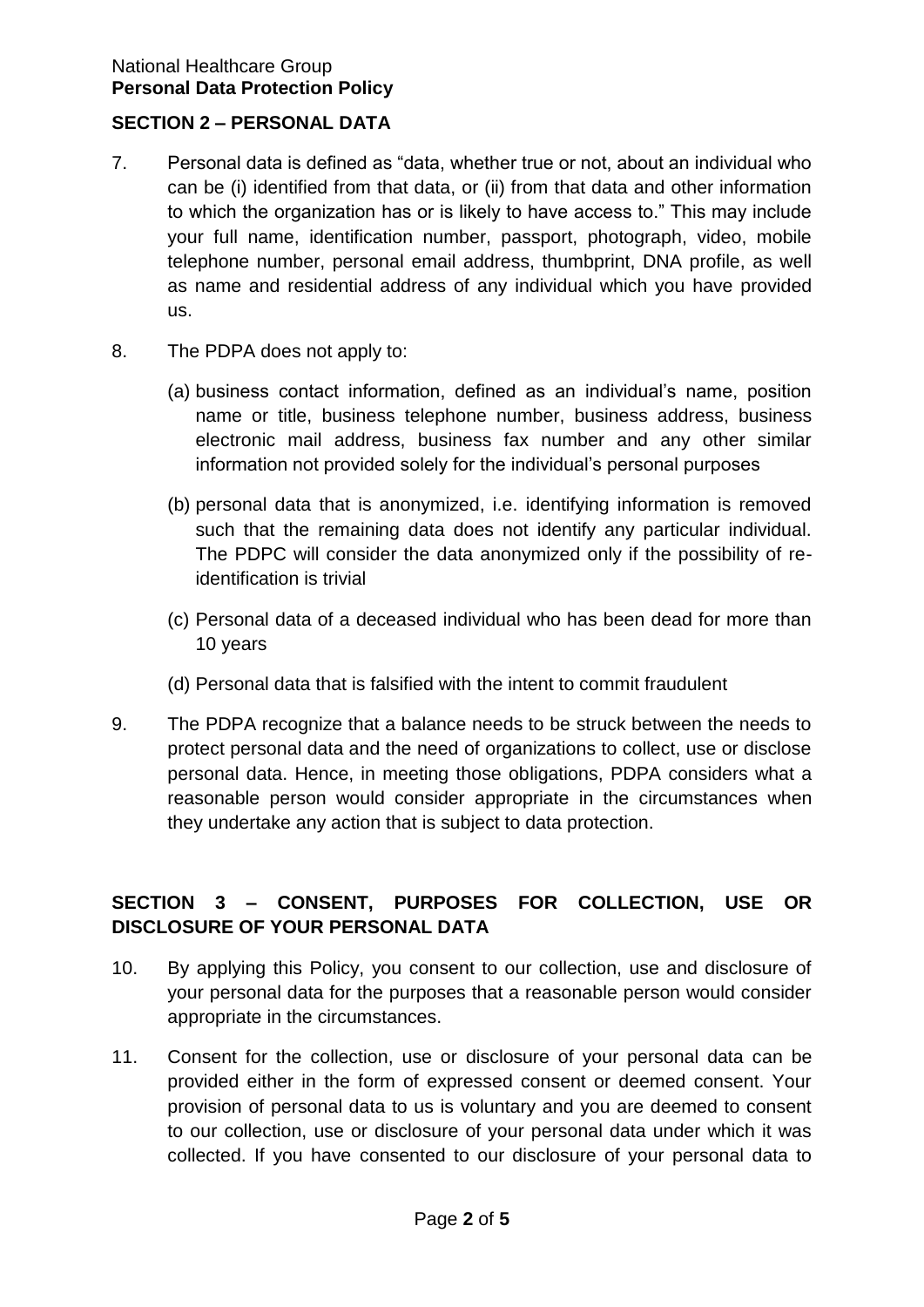other organization for a particular purpose, they will use your personal data only for the purposes you have consented to.

- 12. If you provide the personal data belonging to others, you warrant that you have informed the individuals of the purposes for which we are collecting their personal data and that they have consented to your disclosure of their personal data to us for those purposes.
- 13. NHG, being part of the public healthcare system, will operate under a "deemed consent" framework for collection, use and disclosure of patient data for patient care purposes. In addition, NHG as well as other public healthcare institutions are also training grounds for medical and healthcare professionals, and are key nodes for recruiting patients into various programmes that will benefit the individual patients themselves or advance medical knowledge for future care. Hence, if you are a patient seeking care at NHG or have consented to participate in various programmes, you agree that we may use your data for training purposes. Please refer to the Personal Data Protection Notification on NHG's website [\(https://www.nhg.com.sg\)](https://www.nhg.com.sg/).
- 14. Your consent may not be necessary or required in some circumstances as provided in the "Second Schedule – Collection of Personal Data without Consent", "Third Schedule – Use of Personal Data without Consent" and "Fourth Schedule – Disclosure of Personal Data without Consent" of the PDPA, or there may be other legislation such as Infectious Disease Act which renders this necessary. Where the disclosure is restricted by such legislation, the obligation under such other laws will prevail.
- 15. When using your personal data to contact you for the purposes under which you have consented, we may contact you via postal mail, electronic mail, SMS, telephone, fax or any other means.

# **SECTION 4 – PROTECTION OF YOUR PERSONAL DATA**

- 16. We will practice strong data protection as part of our IT Policies and Procedures and in fulfilment of the obligations under various legislation requirements such as Private Hospitals and Medical Clinics Act (PHMCA), Infectious Disease Act (IDA) etc.
- 17. While we take reasonable efforts to protect your personal data held by us, we cannot be held responsible for unauthorized and unintended access that is beyond our control.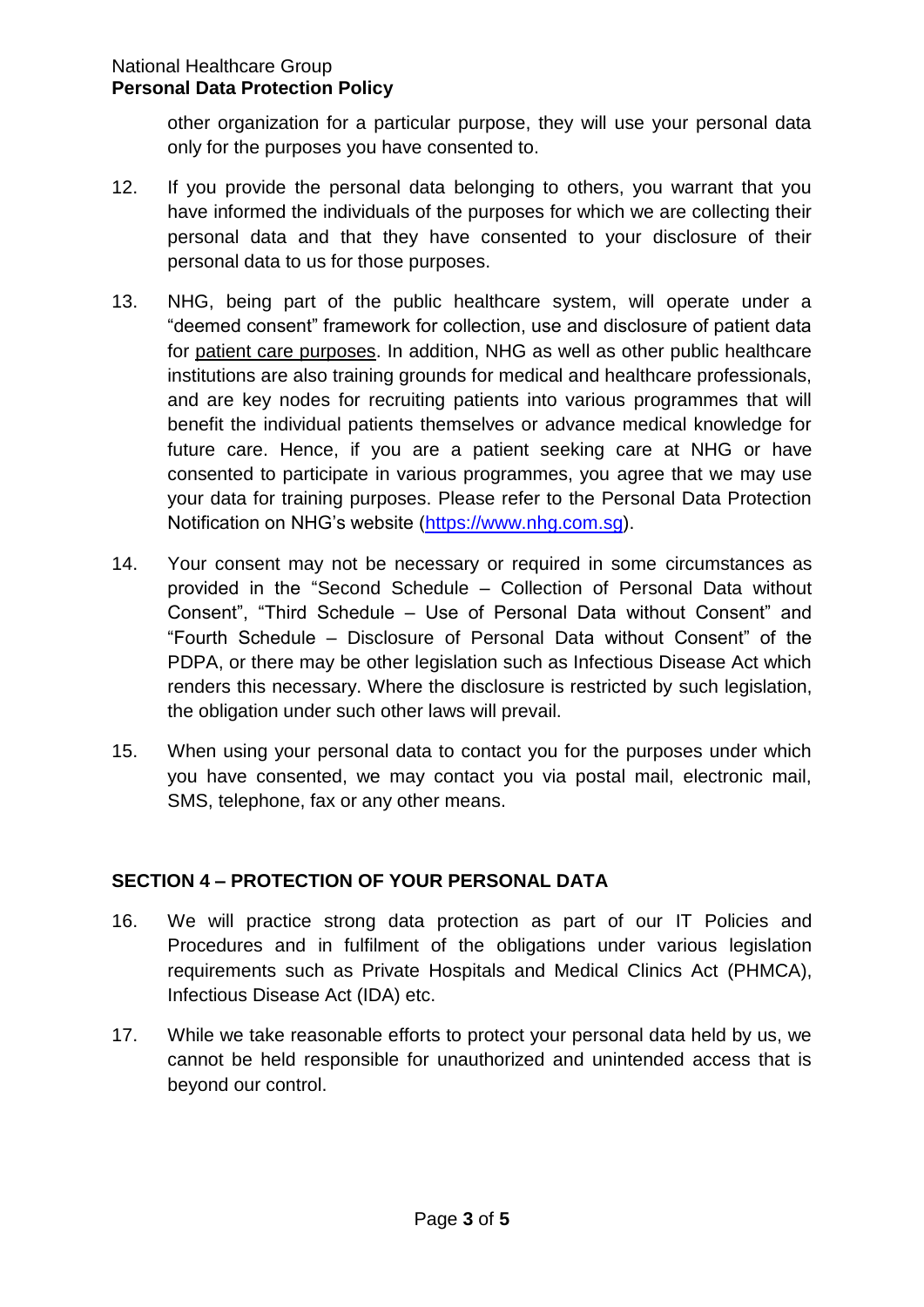#### National Healthcare Group **Personal Data Protection Policy**

## **SECTION 5 – RETENTION OF YOUR PERSONAL DATA**

- 18. We will review your personal data held by us on a regular basis to determine if such personal data is still needed. Your personal data will not be retained longer than needed for the purpose under which it was collected, unless there are business, industry and/or legal requirements for the retention of such. Your personal data will also not be kept for "just in case" it may be needed for other purposes that you have not been notified.
- 19. We may anonymize your personal data on record as an organization is considered to have ceased retention personal data when it longer has the means to associate the personal data with particular individuals. The anonymizing of data could be found under the section on Anonymization in the Advisory Guidelines on Selected Topics in the PDPC website.
- 20. We will retain employee personal data for a reasonable period for up to 7 years in accordance with its legal and business purposes, even after the person ceases to be employed by NHG. With regard to medical data, we will retain medical records in accordance to the duration stipulated by MOH.

### **SECTION 6 – TRANSFER OF YOUR PERSONAL DATA OUT OF SINGAPORE**

21. If we transfer your personal data to a country outside of Singapore, we will ensure that the organization or country provides a standard of protection to the personal data that is comparable to that provided under Singapore's PDPA.

# **SECTION 7 – WITHDRAWAL OF CONSENT, ACCESS AND CORRECTION OF YOUR PERSONAL DATA**

- 22. It is the obligation of the individual to ensure that all personal data submitted to us is true, accurate and complete. If you wish to withdraw your consent to the use of your personal data, correct or obtain access to your personal data held by us, please contact our Data Protection Officer.
- 23. We may charge you a fee for the provision of your personal data held by us, or for information about the ways in which the data may have been used or disclosed in the past one year.
- 24. We will not be able to provide access to data which are opinion data kept solely for evaluation purpose such as opinion of suitability, eligibility, qualification of individuals for employment, promotion or continuance in employment.